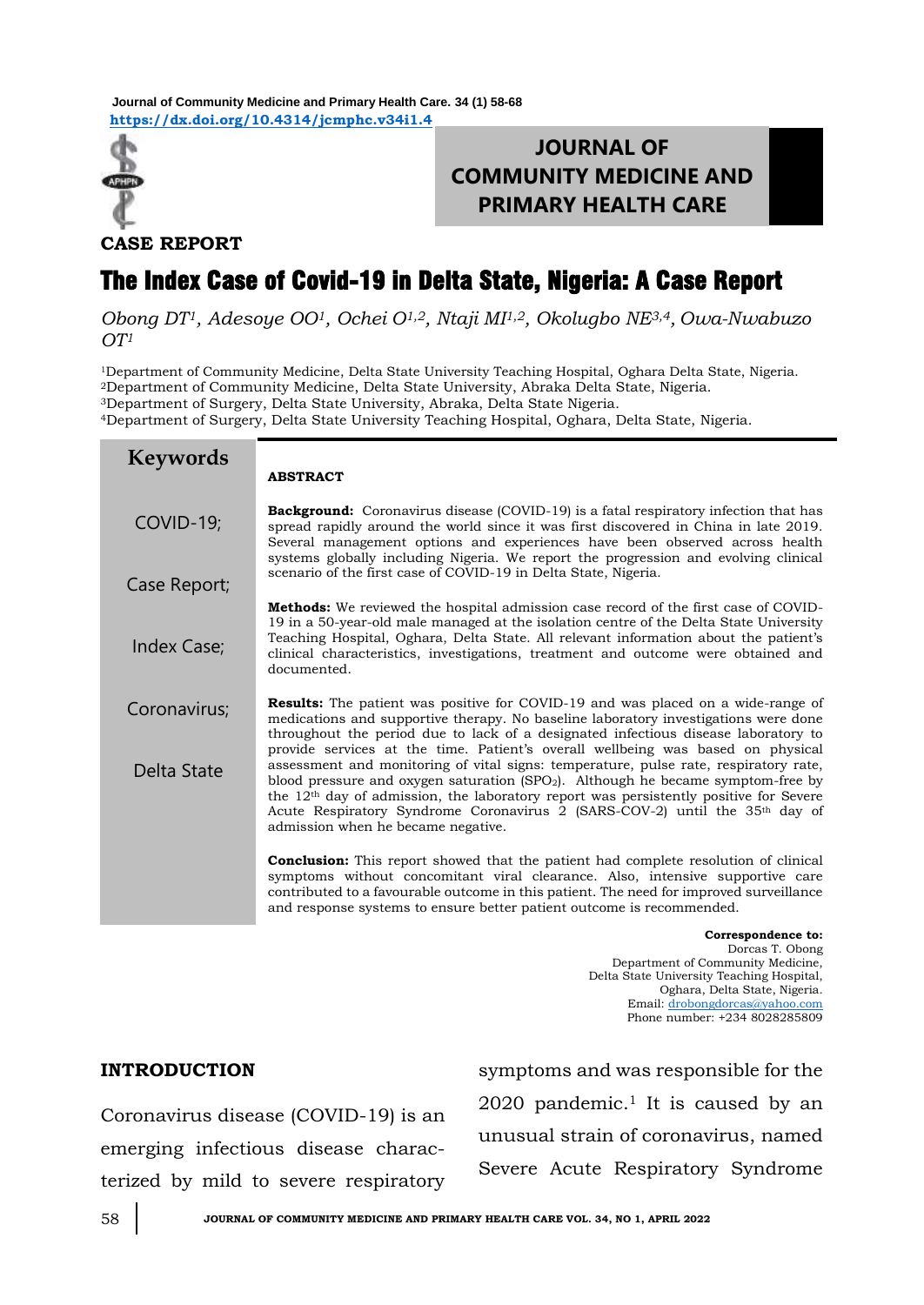Coronavirus 2 (SARS-COV-2) because of its genotypical resemblance to 'SARS-CoV', the beta coronavirus that caused the Severe Acute Respiratory Syndrome (SARS) in 2003 but less typical to the 'MERS-CoV', the beta coronavirus that caused the Middle East Respiratory Syndrome (MERS) in 2012.<sup>2</sup> These viruses are known to undergo genetic recombination leading to new genotypes and outbreaks which results in pandemics.<sup>3</sup>

The 2020 pandemic started in mid-December 2019, in Wuhan City, Hubei Province, China, and rapidly spread to other parts of China by early January 2020.<sup>4</sup> The disease spread rapidly over China and by mid-January the disease was reported in other Asian countries. By the end of January, it had spread to 23 countries and by the end of February, it was reported in all continents of the world. The World Health Organization (WHO) declared the outbreak a Public Health Emergency of International Concern (PHEIC) on January 30th and subsequently a pandemic on March 11<sup>th</sup> 2020.1,4,5 As at June 2021, over 214 countries had been affected with over four million laboratory-confirmed cases and 287,399 deaths.<sup>6</sup> Nigeria is one of the 214 countries affected

globally. The first case was confirmed in Lagos State on 27 February 2020. This index case was a 44-year old man, an Italian citizen who returned from Milan, Italy, on 24 February and presented at a health facility on 26 February 2020.<sup>7</sup> During the first 30 days of COVID-19 in Nigeria, the disease distribution was elitist. The majority of those who tested positive were returnees from abroad.<sup>8</sup> In Delta State, the first case was confirmed on the 7th of April 2020 in a 50 year old male returnee from Canada. By the end of June 2021, Delta State had 2,650 confirmed cases and 72 deaths.<sup>8</sup>

COVID-19 is primarily spread from person to person via droplet particles or by contact with contaminated surfaces.2,9 When an infected person laughs, talks, spits, sneezes, or coughs, oropharyngeal or nasopharyngeal secretions are emitted into the immediate environment and can travel within 100cm to a potential host. It can also be transmitted indirectly via fomites and contaminated fingers from the droplets of an infected person to a susceptible host touching his eyes, nose, or mouth.2,9 There is no clear proof of the incubation period but it is about 5.2 days following exposure to the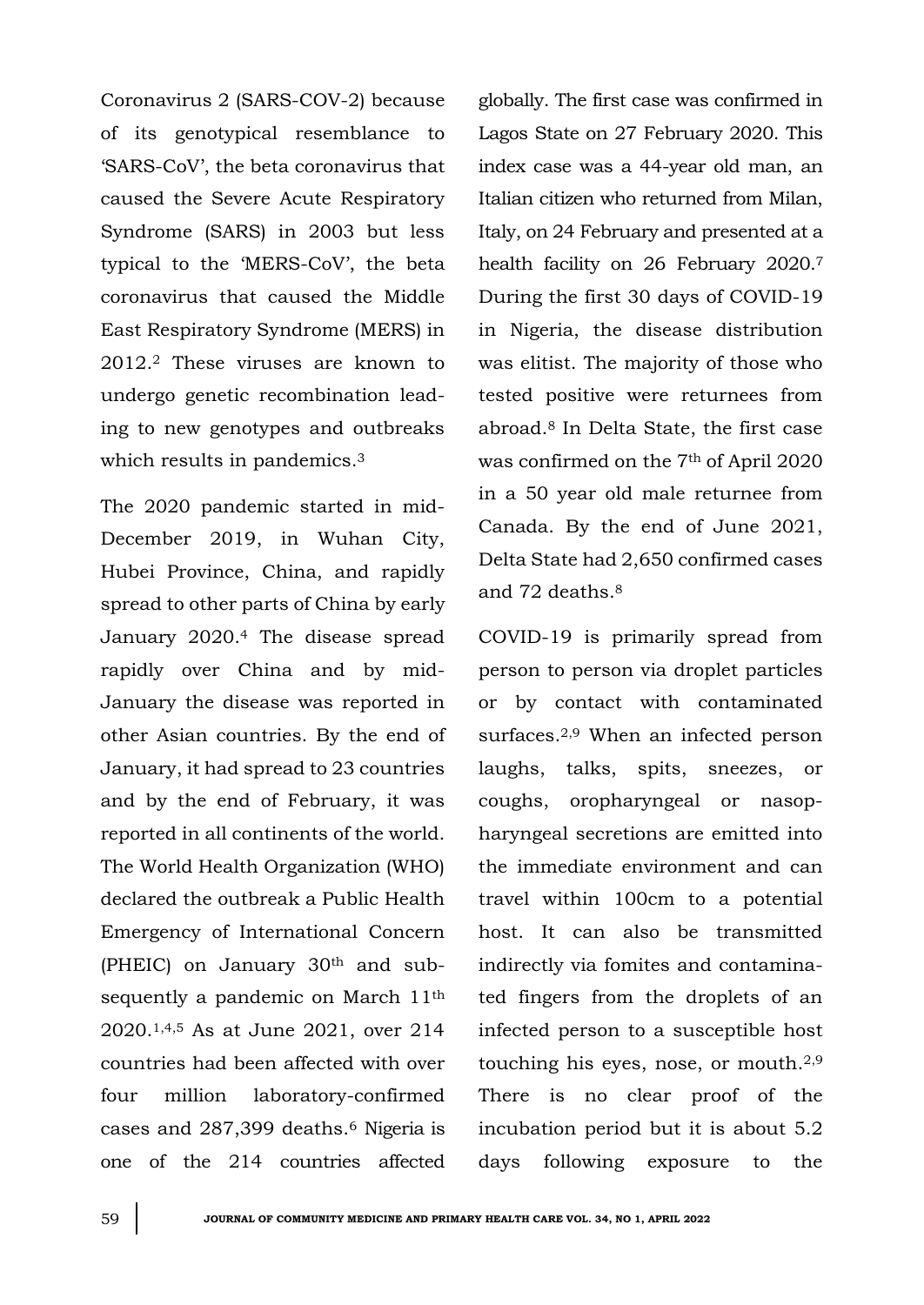infectious agents.<sup>2</sup> The risk for the severe disease increases with age with older adults mostly affected and males more than females. The case fatality rate is about 2%.2,10

The disease is mostly characterised by fever, dry cough and fatigue but most symptomatic cases are mild and selflimiting. Other less common symptoms include myalgia, headache, sore throat, vomiting, and diarrhoea.<sup>9</sup> In some persons, such as the elderly and those with co-morbidities, it is severe. They could develop difficulty in breathing, chest pain, respiratory failure, septic shock, multi-organ dysfunction/failure and eventually die.9 Evidence shows that about 13% of persons affected by COVID-19 had severe pulmonary dysfunction characterised by respiratory rate ≥30cycles/minute, blood oxygen saturation (SPO<sub>2</sub>) ≤93%, the ratio of arterial oxygen partial pressure to fractional inspired oxygen  $(PaO<sub>2</sub>/$  $FiO<sub>2</sub>$  <300 and lung infiltrates >50% of the lung field within 24-48hours.<sup>9</sup> There are also reports in some countries that the disease killed persons without any underlying comorbidities. Healthy carriers are now being reported in large numbers,

discovered via active community testing.11–<sup>14</sup>

Earlier pathophysiology attributed the respiratory failure to Acute Respiratory Distress Syndrome (ARDS) due to pneumonia, but autopsy reports from Italian pathologies indicate widespread pulmonary venous micro thrombosis as the likely cause of the hypoxaemic storm. 10,15,16 Excess cytokine production (cytokine storm) an immunologic response to the virus invading the cytoplasm results in widespread inflammatory exudates in the lungs, lung destruction and induces thrombosis.16,17 There is also thromboembolism of blood supply to the brain, heart, and other organs.15,16

Numerous diagnostic tests, drug and vaccine trials were ceaselessly ongoing around the world for effective COVID-19 management and control. The definitive diagnosis is usually made by real-time Reverse Transcription-Polymerase Chain Reaction (real-time RT-PCR).18 Drug therapies prescribed during the peak of the pandemic include antimalarials, antihelmintics, antibiotics, antivirals, anti-inflammatories and anticoagulants.19,20 Preventive measures include isolation and treatment of confirmed cases, quarantine of close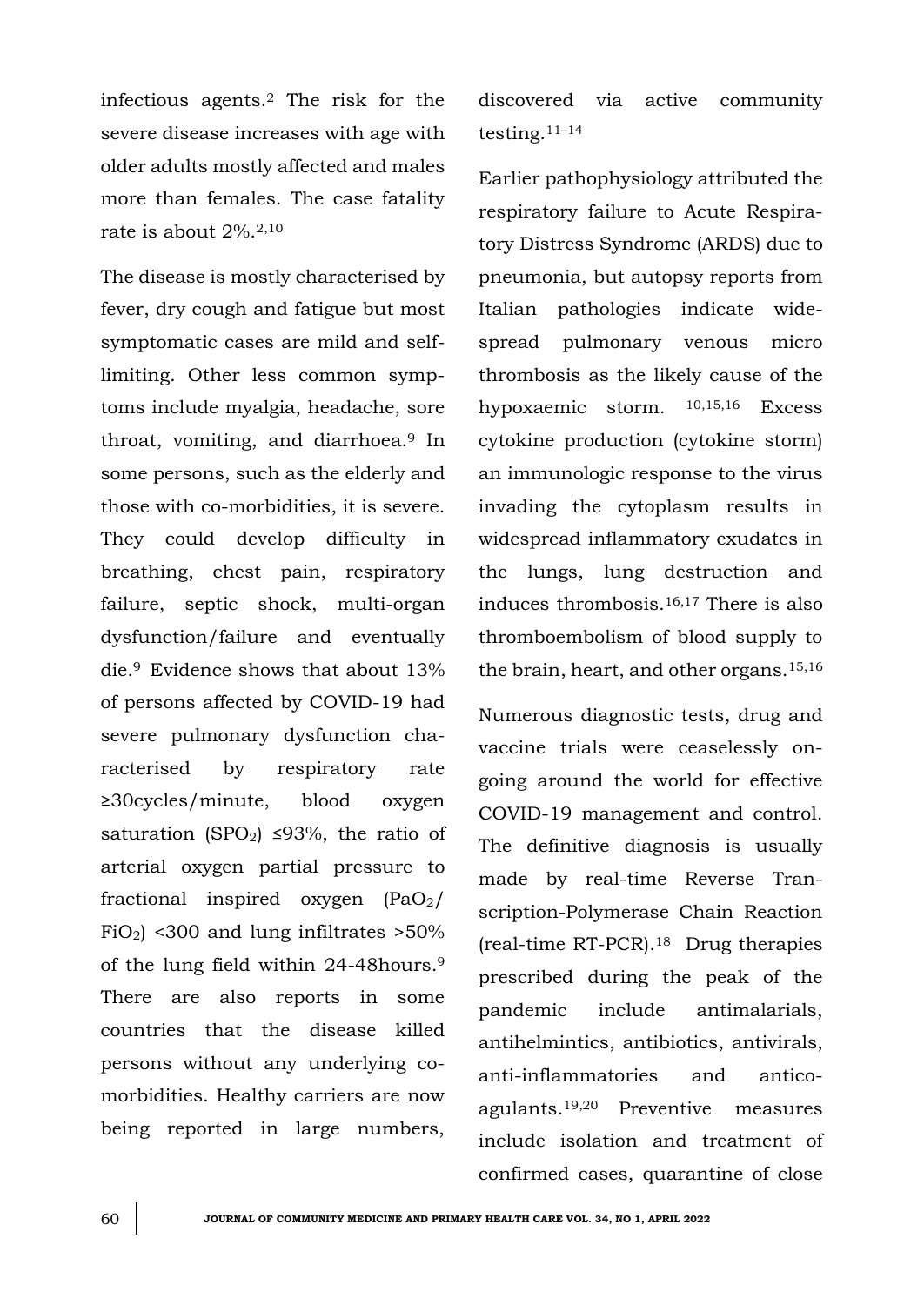contacts, contact tracing, social distancing (avoiding large crowds, social gathering and avoiding handshaking), wearing a face mask, observing cough etiquettes and hand washing/ hygiene.<sup>18</sup> The aim of this case report therefore was to describe the course and progression of the index case of COVID-19 in Delta State, the challenges experienced in managing the case and the evolving clinical scenario during admission.

# **CASE REPORT**

A 50-year-old male, with symptoms of fever and cough presented at a private hospital in Warri on the 23rd of March 2020, and was managed for malaria and upper respiratory tract infection for three days at the hospital. He was given 150 mg of artemether injection for three days and oral ciprofloxacin 500mg twice daily for 5 days. He returned to the private hospital when symptoms failed to abate three days after the initial treatment. This then necessitated a nasopharyngeal swab to be collected for COVID-19 test which turned out positive before he was consequently transferred to the Isolation Centre of the Delta State University Teaching Hospital, Oghara on the 8th of April 2020. Further history revealed that he had just returned from Canada six weeks before developing the symptoms, albeit there was no history of contact with a confirmed case of COVID-19 or a family member with symptoms suggestive of COVID-19.

On admission, he was acutely illlooking, febrile (temperature 39.4OC), not pale, not dyspnoeic (respiratory rate was 20cycles/minutes), oxygen saturation (SPO<sub>2</sub>) was  $95%$  at room air, pulse rate was 97 beats per minute and blood pressure was 122/69mmHg. Random blood sugar (RBS) done was 128mg/dl. He was given hydroxychloroquine tablets 400mg twice daily for the first day, then 200mg daily for 5 days; Augmentin tablets 625mg twice daily for 7 days; Azithromycin tablets 500mg daily for 5 days; Zinc Supplement 220mg daily; Vitamin C tablets 1000mg daily for 10days; vitamin B complex and Paracetamol tablets. He was also advised on regular and liberal fluid intake.

The temperature was elevated for the first five days ranging from 37.9OC-39.9OC. He became tachypneic from the fourth day of admission with a respiratory rate of 40-48 cycles/minute, slight flaring of the ala nasi and SPO<sup>2</sup> of between 91% and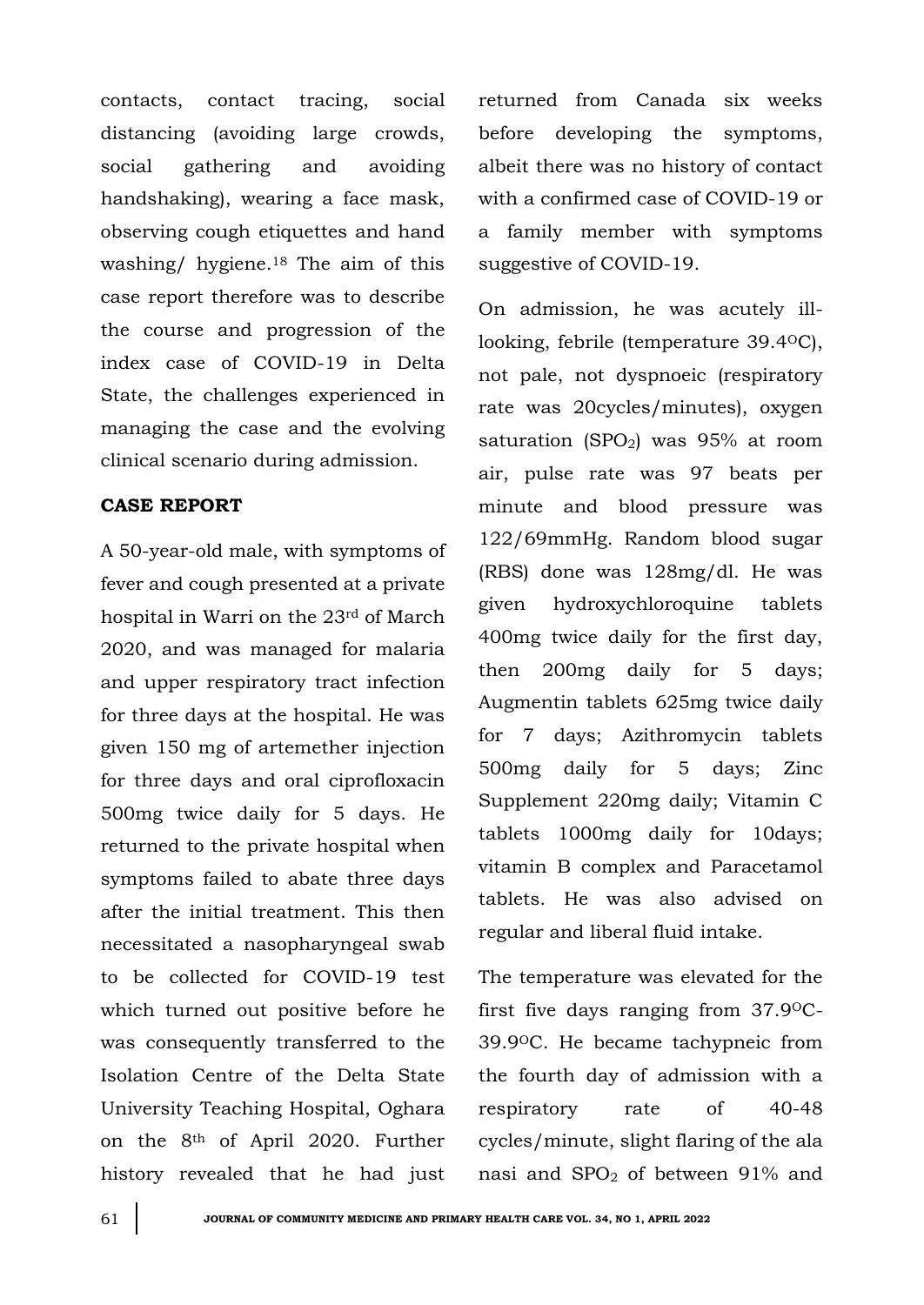95% at room air. He was afterwards nursed in cardiac position, with oxygen delivered at 5 litres/minutes via face mask which improved oxygen saturation to 98% and followed by intermittent oxygen supplementation at 2-3 litres/minutes. Prednisolone tablets 80 mg stat was added on day 5, then 40mg twice daily over the next 5 days which was subsequently tapered down. Vitamin C dosage was also increased to 2000mg. On day 6, the body temperature reduced to 36.6 <sup>O</sup>C. It is of note that adjuvant therapeutic measures were introduced on day 4 which included daily sunbaths between 8-10 am, steam inhalation done twice daily, drinking warm water with lemon juice and psychotherapy support.

On day 8, the respiratory rate dropped below 24 cycles/minute and other symptoms were beginning to resolve. However, complete resolution of symptoms occurred by day 12. Two nasopharyngeal swab samples for the first re-test for COVID-19 was taken on day 9 which was negative, however, the second result turned out to be positive. An antiviral drug, Alluvia (Lopinarvir-Ritonavir) 2 tablets twice daily for 10 days was introduced thereafter and completed on day 22.

Again, two nasopharyngeal swab samples for a second re-test for COVID-19 was collected on day 21 with one of the samples returning positive and the other negative. Tablet Chloroquine phosphate 500mg daily for 5 days was then commenced. A third repeat test was done by day 27, and the results returned positive. After this third result was positive, the patient was managed conservatively with anticipation of sero-conversion. Another sample was then taken on the 35th day of admission and the results returned negative. He was subsequently discharged home on the 14th of May 2020 to commence 75mg of aspirin daily and was followed up weekly for four weeks and monthly for 3 months at the out-patient clinic.

# **DISCUSSION**

The history of the index case in Delta State could not be traced to Canada from where he was said to have travelled down six weeks before presentation. This is because the incubation period of COVID-19 ranges between 2-14 days.<sup>2</sup> This finding was inconsistent with what was obtained in Nigeria's index case which was traced to Italy where the victim had arrived from.<sup>21</sup> Similarly, Ghana's first two cases of COVID-19 were imported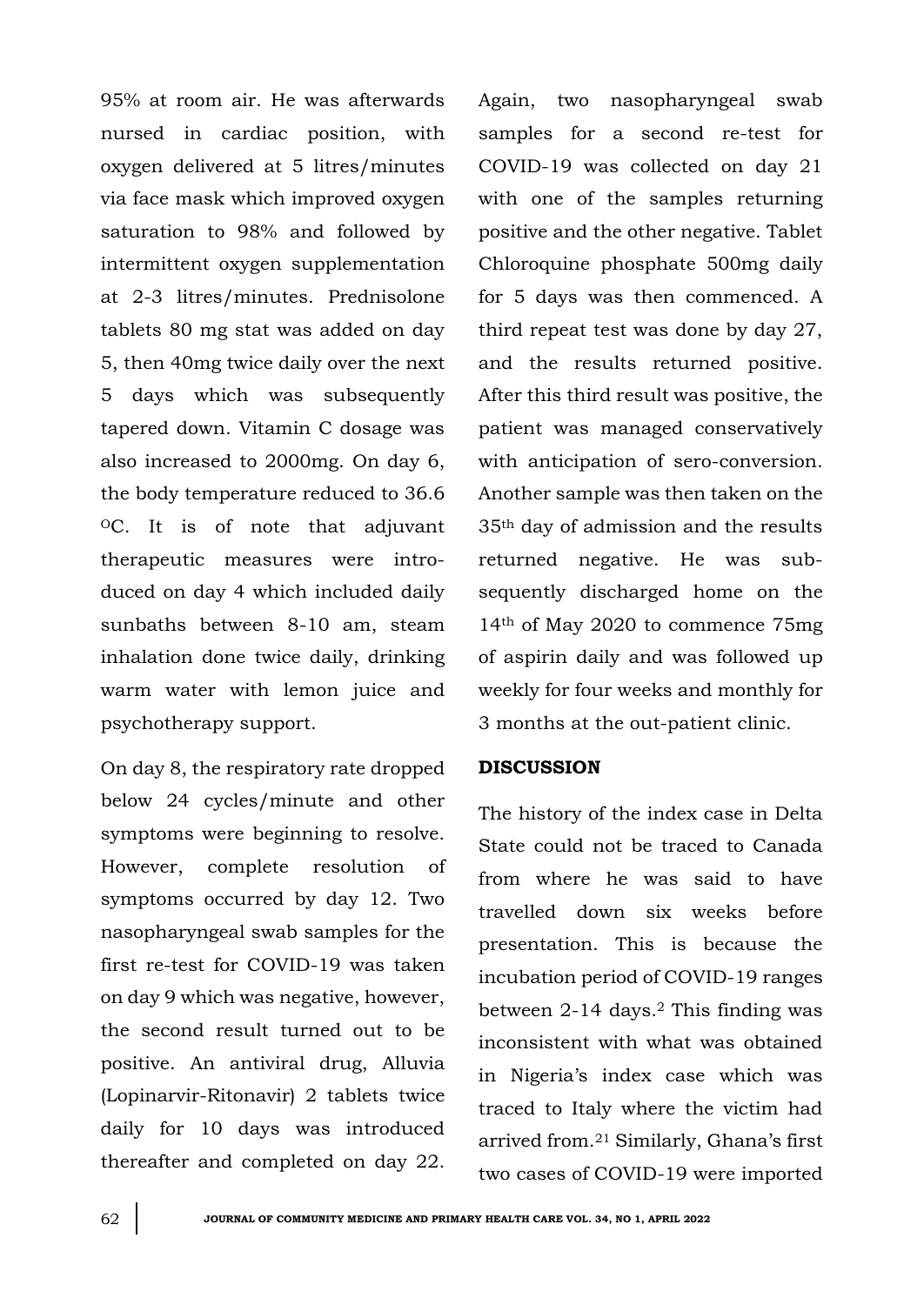from Norway and Turkey, while that of Zambia came into the country from France.22,23 This finding suggested that there was ongoing community transmission within Delta State. The dynamics of this disease transmission brought about the need for early diagnosis, contact tracing of suspectted cases, prompt isolation and management of the early cases to prevent community transmission of COVID-19. This stresses the need for strengthening disease surveillance systems across international boundaries.24,25 The history of this index case further revealed that he lived in Warri, a highly populated metropolitan city with features akin to that of Lagos State where the first case in Nigeria was reported. Having a strong index of suspicion is imperative during epidemics especially in densely populated areas where diseases may spread very rapidly.26–<sup>28</sup> An ecological study conducted in Italy showed that the rate of spread of COVID-19 was positively correlated with the population density and the public transportation per capita.<sup>27</sup> In another study, it was found that the attack rate of COVID-19 was relatively higher in crowded settings than less populated ones.<sup>28</sup>

Given that the index case had visited a private health facility on account of persistent malaria symptoms before he was made to undergo a COVID-19 test which turned out positive, brings to the fore the need for all healthcare workers irrespective of the location to be conversant with the concept of emerging and re-emerging infectious diseases.24,25 This is because new diseases may erupt anywhere and would require that the receiving health professional should be alert and equipped to appropriately manage and contain the infection. It would be recalled that a similar scenario occurred during the Ebola disease outbreak where the index case in Nigeria visited a private hospital in Lagos, and the attending physician was able to identify and contain it, though, she became infected and later died from complications of the disease, for which she received many posthumous awards.29,30

Initially, private health facilities in Nigeria were prohibited from handling suspected cases of COVID-19, making it the sole responsibility of only some recognised government facilities to do so due to the virulent nature of the disease. Nonetheless, as the pandemic lingered on, with worsening morbidity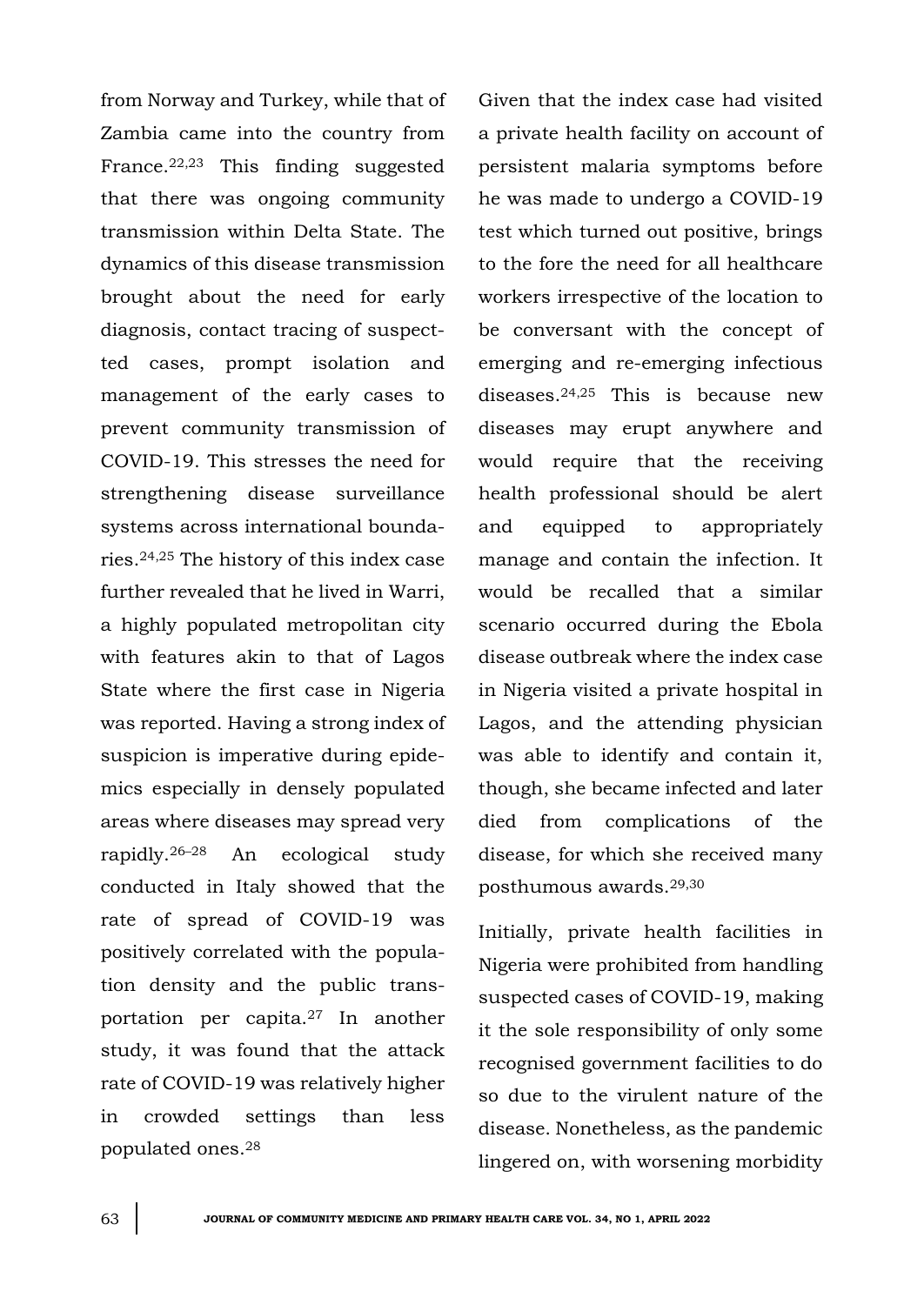and mortality outcomes, more health facilities, including some accredited private health facilities were trained and allowed to manage the disease. 31,32 During the clinical management of this patient, it was observed that he became tachypneic on the 4th day of admission. This was worrisome owing to the fact that the increased respiratory rate could plunge the patient into severe respiratory distress which has been documented to be a common cause of mortality in COVID-19 patients,17,33 though, this was quickly addressed by administering steroids which were gradually tapered off over some days.

It was found that the patient had the second negative test result for COVID-19 by the fifth week of admission which was quite long. This prolonged interval between obtaining the first and second negative test results before discharge and the high infectivity rate of COVID-19, could have resulted in the health facilities being overwhelmed with patients on admission. This was also observed in other isolation centres which may have informed the review of the discharge policy by the Nigeria Centre for Disease Control (NCDC) from two negative RT-PCR tests to one negative

test.34–<sup>36</sup> Furthermore, due to the increasing patient load in addition to the fact that most cases of COVID-19 were mild, advocacy for home management of COVID-19 was made and subsequently adopted in some centres, including Delta State.<sup>37</sup>

It should be recalled that the two naso-pharyngeal swab samples for the first repeat COVID-19 test done on day 9 was negative while the second was positive. Thereafter, two subsequent ones done after that still turned out positive which raised concerns (as the patient was anxiously waiting for discharge). The next negative test was eventually obtained on day 35. A possible reason for the persistent positive COVID-19 results after an earlier negative result could be attributed to the introduction of the systemic steroid on day 5. Reports indicate that systemic corticosteroids therapy may accentuate viral multiplication and thus prolong viral load in circulation and ultimately patient hospital stay.19,38,39 In spite of the fact that COVID-19 was a novel disease without any treatment or vaccine, the outcome of the index case in Delta State was successful as the patient recuperated and was discharged home. The successful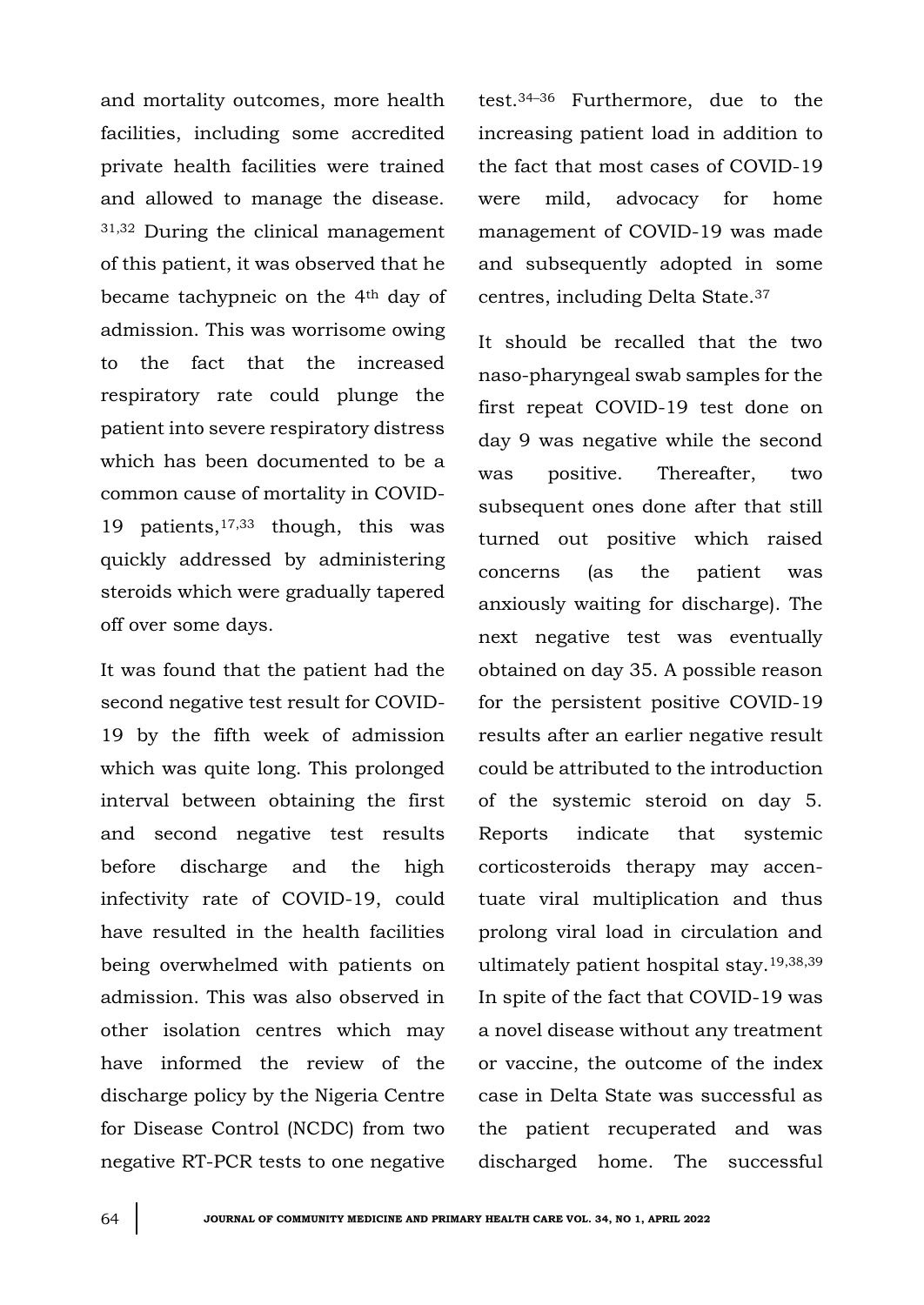outcome can partly be attributed to the intensive supportive care (supplemental oxygen, liberal fluid intake, adequate rest, daily sun bath, steam inhalation) the patient received. This brings to mind the key role of supportive care in the management of new diseases.29,40 It should be recalled that supportive care was said to be responsible for containing the outbreak of the 2014-2015 Ebola outbreak in West Africa.29,30

**Conclusion:** This report showed that the patient had complete resolution of clinical symptoms without concomitant viral clearance. It also highlighted the need for intensive supportive care when treating COVID-19 infections as it contributed to the favourable outcome in this patient. Emerging and re-emerging diseases are gradually becoming topical public health issues that call for improved healthcare systems vis-à-vis improved surveillance and response systems particularly in developing countries. Therefore, there is need for improved training and re-training of the health workforce to have a high index of suspicion when faced with such situations. This is with a view to improving patient health outcomes.

**Acknowledgements:** We are greatly indebted to God Almighty for allowing us see to the completion of this work.

**Source of funding:** The research was self-funded.

**Conflict of interest**: We declare that we have no known financial/competing interests or personal relationships that could have appeared to influence the work reported in this paper.

**Authors' contributions**: Conceptualization: ODT, OO, ON; First draft, literature review and review of case note: ODT, AOO, OO, NMI; Final draft, literature review and further review of case note: ODT, AOO, NMI; Final revision: ODT, AOO, OO, NMI, ONE, OOT.

#### **REFERENCES**

- 1. Cucinotta D, Vanelli M. World Health Organization declares COVID-19 a pandemic. Acta Biomed. 2020; 91(1): 157-160. <doi:10.23750/abm.v91i1.9397.>
- 2. Yuki K, Fujiogi M, Koutsogiannaki S. COVID-19 pathophysiology: A review. Clin Immunol. 2020; 215(6): 1-23. <doi:10.1016/j.clim.2020.108427.>
- 3. Cheng V, Lau S, Woo P, Yuen K. Severe Acute Respiratory Syndrome. Clin Microbiol Rev. 2007; 20(4): 660-694. [doi:10.1128/CMR .00023-07.](doi:10.1128/CMR%20.00023-07.)
- 4. World Health Organization. Coronavirus disease (COVID-19) - events as they happen. 2020. [Accessed April 13, 2021]. [Available from:](file:///C:/Users/Dr%20Omuemu/Desktop/for%20printing/Undergrad%20lect%202022/JCMPHC%2034(1)%20April%202022/Available%20from:%20https:/www.who.int/emergencies/diseases/novel-coronavirus-2019/events-as-they-happen)  [https://www.who.int/emergencie](file:///C:/Users/Dr%20Omuemu/Desktop/for%20printing/Undergrad%20lect%202022/JCMPHC%2034(1)%20April%202022/Available%20from:%20https:/www.who.int/emergencies/diseases/novel-coronavirus-2019/events-as-they-happen) [s/diseases/novel-coronavirus-](file:///C:/Users/Dr%20Omuemu/Desktop/for%20printing/Undergrad%20lect%202022/JCMPHC%2034(1)%20April%202022/Available%20from:%20https:/www.who.int/emergencies/diseases/novel-coronavirus-2019/events-as-they-happen)[2019/events-as-they-happen.](file:///C:/Users/Dr%20Omuemu/Desktop/for%20printing/Undergrad%20lect%202022/JCMPHC%2034(1)%20April%202022/Available%20from:%20https:/www.who.int/emergencies/diseases/novel-coronavirus-2019/events-as-they-happen)
- 5. World Health Organization.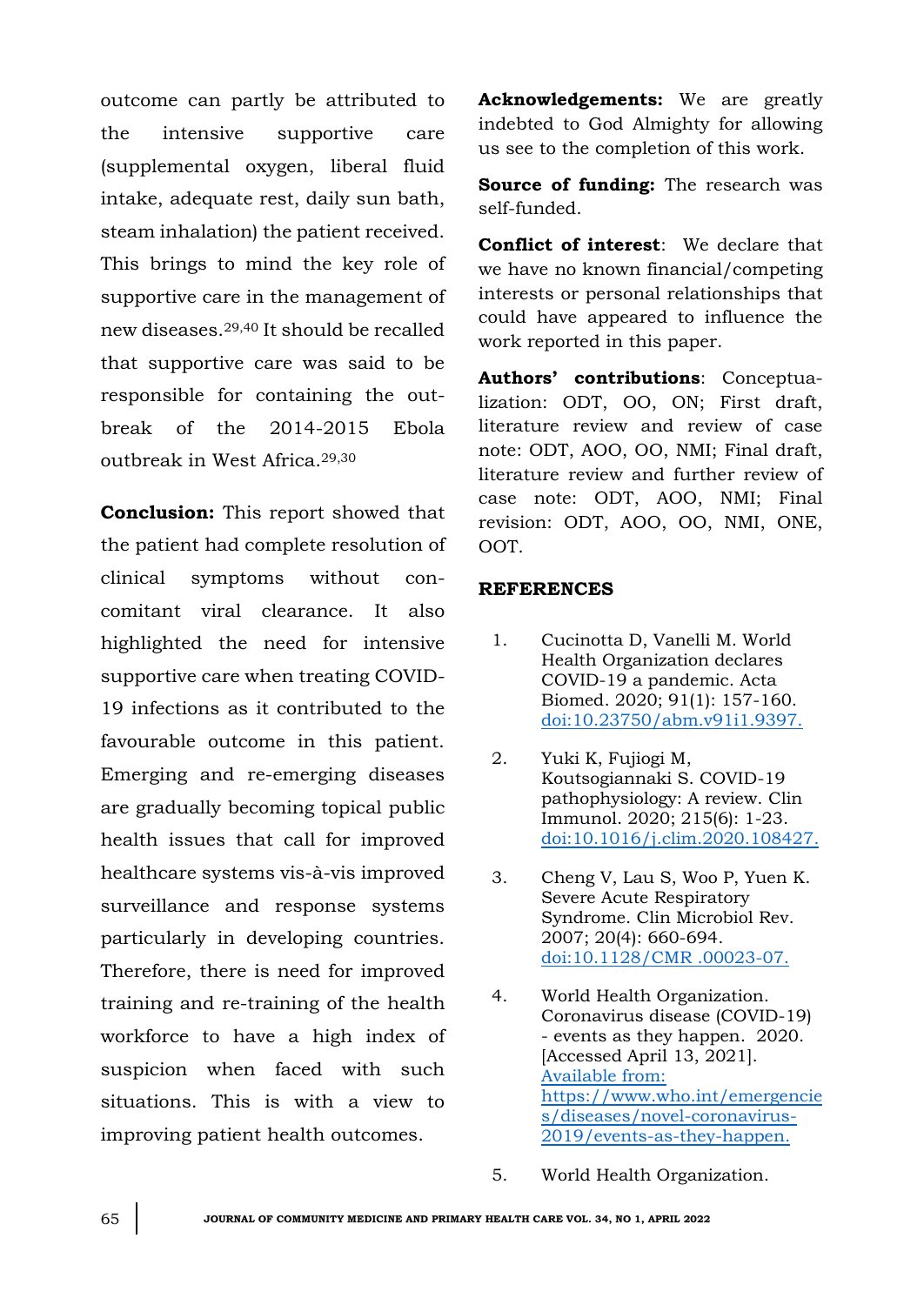Coronavirus disease (COVID-19) pandemic. 2020. [Accessed June 20, 2021]. Available from: [https://www.who.int/emergencie](https://www.who.int/emergencies/diseases/novel-coronavirus-2019.) [s/diseases/novel-coronavirus-](https://www.who.int/emergencies/diseases/novel-coronavirus-2019.)[2019.](https://www.who.int/emergencies/diseases/novel-coronavirus-2019.)

- 6. World Health Organization. Coronavirus disease (COVID-19) situation reports. Weekly Epidemiological and Operational updates. 2019. [Accessed June 20, 2021] Available from: [https://www.who.int/emergencie](https://www.who.int/emergencies/diseases/novel-coronavirus-2019/situation-reports.) [s/diseases/novel-coronavirus-](https://www.who.int/emergencies/diseases/novel-coronavirus-2019/situation-reports.)[2019/situation-reports.](https://www.who.int/emergencies/diseases/novel-coronavirus-2019/situation-reports.)
- 7. Nigeria Centre for Disease Control. First case of Corona virus Disease confirmed in Nigeria. Newsletter. 2020. [Accessed June 25, 2021] Available from: [https://ncdc.gov.ng/news/227/f](https://ncdc.gov.ng/news/227/first-case-of-corona-virus-disease-confirmed-in-nigeria) [irst-case-of-corona-virus-disease](https://ncdc.gov.ng/news/227/first-case-of-corona-virus-disease-confirmed-in-nigeria)[confirmed-in-nigeria](https://ncdc.gov.ng/news/227/first-case-of-corona-virus-disease-confirmed-in-nigeria)
- 8. Nigeria Centre for Disease Control. COVID-19 Outbreak in Nigeria: situation reports. Newsletter. 2020. [Accessed June 25, 2021] Available from: [https://ncdc.gov.ng/diseases/sit](https://ncdc.gov.ng/diseases/sitreps.) [reps.](https://ncdc.gov.ng/diseases/sitreps.)
- 9. Joseph T, Moslehi M, Devanand A, Hogarth K, Viola L, Bezzi M et al. Mode of transmission. In: International Pulmonologist's Consensus on COVID-19. 2nd edition, India; 2020. 2-3
- 10. Xu Z, Shi L, Wang Y, Zhang J, Huang L, Zhuang C et al. Case report pathological findings of COVID-19 associated with Acute Respiratory Distress Syndrome. Lancet Respir Med 2020; 8(4): 420-422. [doi:10.1016/S2213-](doi:10.1016/S2213-2600(20)30076-X.) [2600\(20\)30076-X.](doi:10.1016/S2213-2600(20)30076-X.)
- 11. Nigeria Centre for Disease Control. Coronavirus COVID-19 microsite. 2020. [Accessed June 25, 2021] Available from:

# [https://www.covid19.ncdc.gov.n](https://www.covid19.ncdc.gov.ng/) [g](https://www.covid19.ncdc.gov.ng/)

- 12. Rothe C, Schunk M, Sothmann P, Bretzel G, Froeschl G, Wallauch C, et al. Transmission of 2019-nCoV Infection from an asymptomatic contact in Germany. N Engl J Med. 2020; 382(10): 970-971. <doi:10.1056/NEJMc2001468.>
- 13. Bai Y, Yao L, Wei T, Tian T, Jin D, Chen L, et al. Presumed symptomatic carrier transmission of COVID-19. JAMA. 2020; 323(14): 1406- 1407. [doi:](doi:%2010.1001/jama.2020.2565.)  [10.1001/jama.2020.2565.](doi:%2010.1001/jama.2020.2565.)
- 14. Kupferschmidt K. Study claiming new coronavirus can be transmitted by people without symptoms was flawed. American Association for the Advancement of Science. 2020. [Accessed June 27, 2021] Available from: [https://www.sciencemag.org/ne](https://www.sciencemag.org/news/2020/02/paper-on-non-symptomatic-patient-transmitting-coronavirus-wrong.) [ws/2020/02/paper-on-non](https://www.sciencemag.org/news/2020/02/paper-on-non-symptomatic-patient-transmitting-coronavirus-wrong.)[symptomatic-patient](https://www.sciencemag.org/news/2020/02/paper-on-non-symptomatic-patient-transmitting-coronavirus-wrong.)[transmitting-coronavirus-wrong.](https://www.sciencemag.org/news/2020/02/paper-on-non-symptomatic-patient-transmitting-coronavirus-wrong.)
- 15. Boraschi P. COVID-19 pulmonary involvement: Is really an interstitial pneumonia? Acad Radiol. 2020; 27(6): 900. <doi:10.1016/j.acra.2020.04.010.>
- 16. Carsana L, Sanzogni A, Nasr A, Simona Rossi R, Pellegrinelli A, Corbellino M, et al. Pulmonary post-mortem findings in a large series of COVID-19 cases from Northern Italy: a two-centre descriptive study. Lancet Infect Dis. 2020; 20(10): 1135-1140. [doi: 10.1016/S1473-](doi:%2010.1016/S1473-3099(20)30434-5.) [3099\(20\)30434-5.](doi:%2010.1016/S1473-3099(20)30434-5.)
- 17. Qing Y, Bili W, Jianhua M. The pathogenesis and treatment of the "Cytokine Storm" in COVID-19. J Infect. 2020; 80: 607-613. <doi:10.1016/j.jinf.2020.03.037.>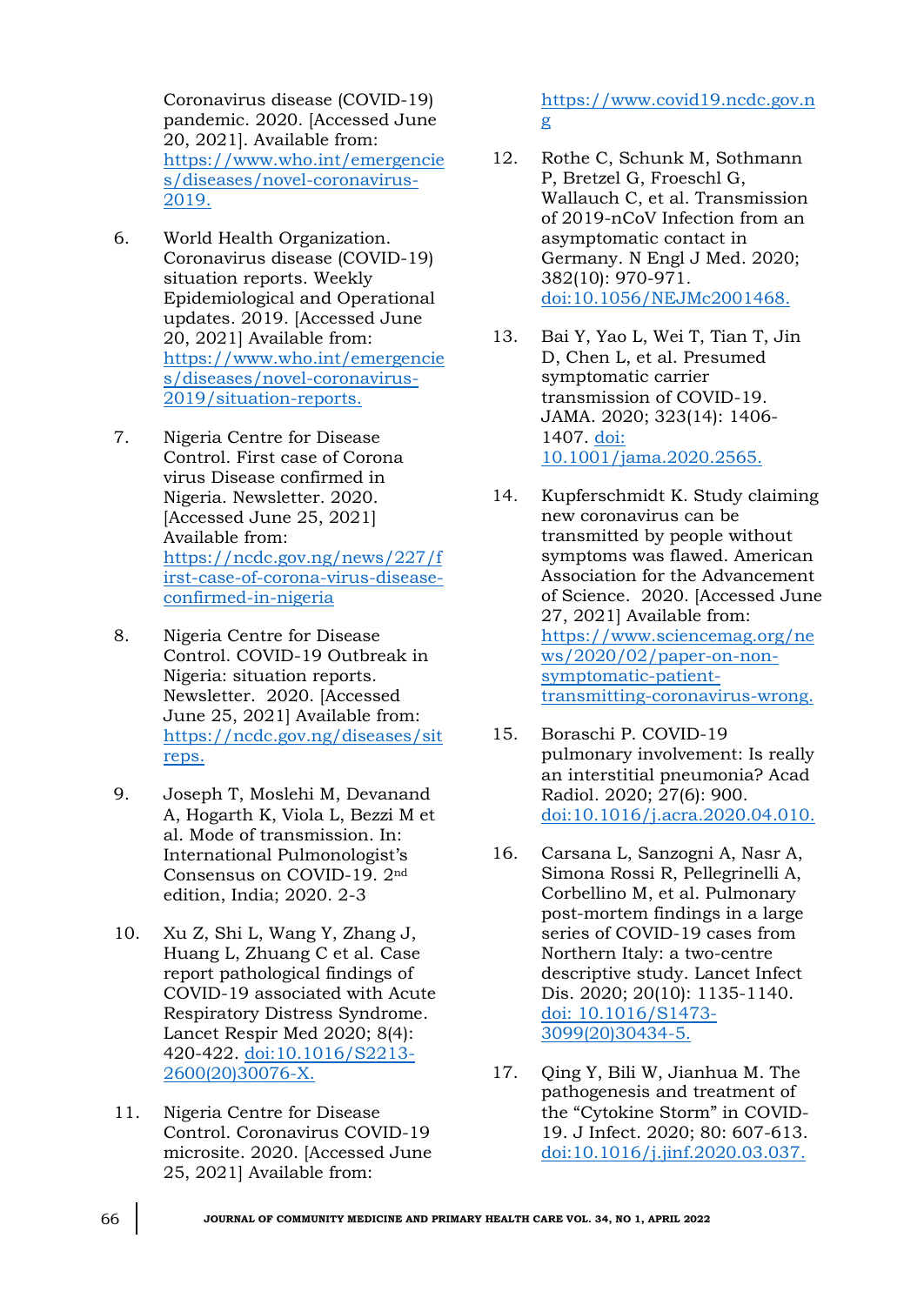- 18. Jawerth N. How is the COVID-19 virus detected using real time RT-PCR? International Atomic Energy Agency. 2020. [Accessed June 27, 2021] Available from: <https://www.iaea.org/news.>
- 19. Sanders JM, Monogue ML, Jodlowski TZ, Cutrell JB. Pharmacologic Treatments for Coronavirus Disease 2019 (COVID-19): A review. JAMA 2020; 323(18): 1824-1836. <doi:10.1001/jama.2020.6019.>
- 20. Arabi YM, Fowler R, Hayden FG. Critical care management of adults with community-acquired severe respiratory viral infection. Intensive Care Med. 2020; 46: 315-328. [doi:10.1007/s00134-](doi:10.1007/s00134-020-05943-5.) [020-05943-5.](doi:10.1007/s00134-020-05943-5.)
- 21. Nigeria Centre for Disease Control. COVID-19 outbreak in Nigeria. Situation Report. March 9, 2020. [Accessed December 30, 2020] Available from: [https://ncdc.gov.ng/diseases/sit](https://ncdc.gov.ng/diseases/sitreps/COVID-19%25outbreak%25%2520in%2520%25Nigeria.) [reps/COVID-](https://ncdc.gov.ng/diseases/sitreps/COVID-19%25outbreak%25%2520in%2520%25Nigeria.)[19%25outbreak%25%2520in%25](https://ncdc.gov.ng/diseases/sitreps/COVID-19%25outbreak%25%2520in%2520%25Nigeria.) [20%25Nigeria.](https://ncdc.gov.ng/diseases/sitreps/COVID-19%25outbreak%25%2520in%2520%25Nigeria.)
- 22. Kenu E, Odikro M, Malm K, Asiedu-Bekoe F, Noora CL, Frimpong JA, et al. Epidemiology of COVID-19 outbreak in Ghana. Ghana Med J. 2020; 54(4): 5-15. [doi:https://dx.doi.org/10.4314/g](doi:https://dx.doi.org/10.4314/gmj.v54i4s.3.) [mj.v54i4s.3.](doi:https://dx.doi.org/10.4314/gmj.v54i4s.3.)
- 23. Simulundu E, Mupeta F, Chanda-Kapata P, Saasa N, Changula K, Nguku P, et al. First COVID-19 case in Zambia: Comaparative phylogenomic analyses of SARS-CoV\_2 detected in African countris. Int J Infect Dis. 2021; 102: 455-459. <doi:10.1016/j.ijid.2020.09.1480>
- 24. Merianos A. Surveillance and response to disease emergence. Wildlife and emerging zoonotic diseases. The biology,

circumstances and consequences of cross-species transmission. Current Topics in Microbiology and Immunology. 2007; 315: 477-509.

[https://doi.org/10.1007/978-3-](https://doi.org/10.1007/978-3-540-70962-6_19.) [540-70962-6\\_19.](https://doi.org/10.1007/978-3-540-70962-6_19.)

- 25. Nakajima H. Emerging infectious disease: global response, global alert. Heart Millions. 1997; 23(2): 19. PMID: 12348002.
- 26. Shima H, Sadegh S, Ewing R. Does Density Aggravate the COVID-19 Pandemic? J Am Plan Assoc. 2020; 86(4): 495-509. [doi:10.1080/01944363.2020.177](doi:10.1080/01944363.2020.1777891.) [7891.](doi:10.1080/01944363.2020.1777891.)
- 27. Buja A, Paganini M, Cocchio S, Scioni M, Rebba V, Baldo V. Demographic and socio-economic factors, and healthcare resource indicators associated with the rapid spread of COVID-19 in Northern Italy: An ecological study. PLoS One. 2020; 15(12). [doi:https://doi.org/10.1371/jour](doi:https://doi.org/10.1371/journal.pone.024453.) [nal.pone.024453.](doi:https://doi.org/10.1371/journal.pone.024453.)
- 28. Rader B, Scarpino S, Nande A, Hill AL, Adlam B, Reiner RC, et al. Crowding and the shape of COVID-19 epidemics. Nat Med. 2020; 26: 1829-1834. [doi:](doi:%2010.1038/s41591-020-1104-0.)  [10.1038/s41591-020-1104-0.](doi:%2010.1038/s41591-020-1104-0.)
- 29. Omilabu S, Salu O, Oke B, James A. The West African Ebola virus disease epidemic: a commissioned review. Niger Postgrad Med J. 2016; 23(2): 49- 56. [doi: 10.4103/1117-](doi:%2010.4103/1117-1936.186299.) [1936.186299.](doi:%2010.4103/1117-1936.186299.)
- 30. Shuaib F, Gunnala M, Musa E, Mahoney F, Oguntimehin O, Nguku P et al. Ebola virus disease outbreak - Nigeria. July-September 2014. MMWR. 2014; 63(39): 867-872. <doi:10.15585/mmwr.mm6503a9.>